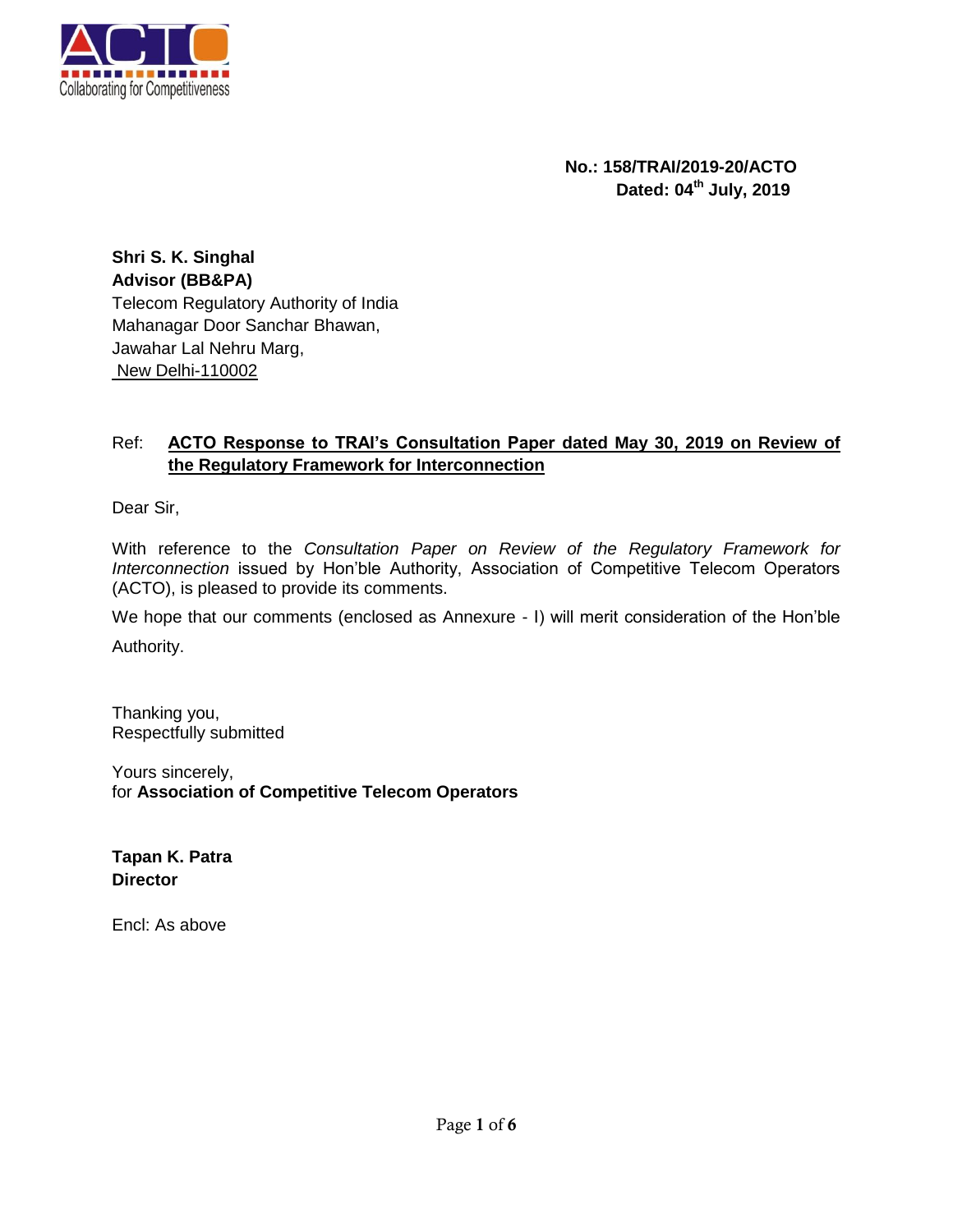

# Annexure-I

# **ACTO's comments on TRAI Consultation Paper on Review of the Regulator Framework for Interconnection**

The Association of Competitive Telecom Operators (ACTO) is pleased to submit the following comments to the Telecom Regulatory Authority of India (TRAI) in response to TRAI Consultation Paper on Review of the Regulatory Framework for Interconnection dated 30th May, 2019.

ACTO respectfully submits that the interconnection regime should be service agnostic and technology neutral, allowing the provision of any telecom service on non-exclusive basis, anytime, anywhere, using any technology within the license area. The interconnection regime should recognize and provide flexibility to embrace future evolving technologies like Cloud Computing, and Machine to Machine (M2M) which represent tremendous opportunities, especially as their roll-out becomes more widespread, as noted in NDCP-2018.

The premise of proliferation of data services is seamless interconnection and convergence of services, networks and devices. Convergence leads to increased efficiencies, lower costs and improved experience for customers. NDCP-18 also mentions about the benefits of convergence in areas such as IP-PSTN switching. Key benefit of the convergence is the ability for the users to communicate and collaborate across the enterprise, with quick and easy access to the information and resources they need thereby creating a more agile, collaborative enterprise. With the technological development, seamless interconnection be it Circuit-IP, unrestricted internet telephony, IP-IP or CUG –PSTN etc are essential to provide innovative and affordable services to the customers. Regulatory restriction should not be the reason for impeding the growth of the sector and deprive the technological benefit to the end users/customers.

However, we are of the firm view that the matter of Interconnection requires a holistic approach covering all the issues related to interconnections instead of piece meal one. This should not be limited to level of interconnection only. Instead this should cover the other constituents including the exiting regulatory/ licensing restrictions on interconnections. To our view the exercise will be incomplete if those restrictions are not reviewed and addressed.

We request TRAI to recommend DOT to remove the current regulatory interconnection restrictions to facilitate implementation of convergence. It will increase competition level for the benefit of the growth of BPO/KPO sector in our country. In most of the countries, regulatory restrictions on interconnections do not exists since long time without any implication to the policy makers/ regulators.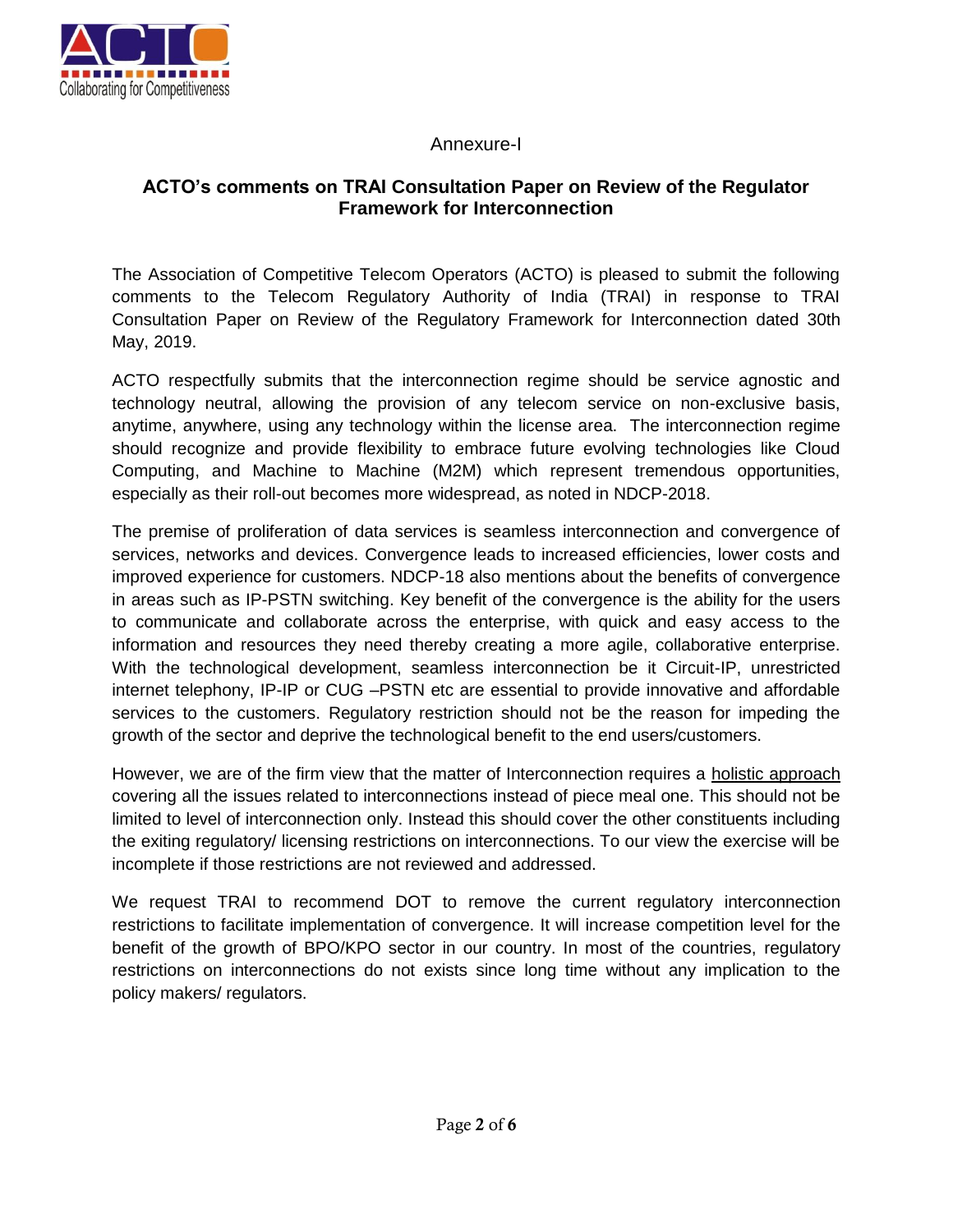

## **ACTO's response to the specific questions raised in the consultation paper:**

**Q.1 Whether the flexibility be provided to interconnecting operators for interconnecting PSTN to PSTN networks at SDCC/ Level II TAX (SSA)/ Level I TAX (LSA) levels as per their mutual agreements? If no, then justify your comments with reasons.** 

ACTO's response:

We have no comments.

**Q.2 In case of no mutual agreement between the operators, what should be the level of interconnection for interconnecting PSTN to PSTN networks be mandated in the Regulations.** 

ACTO's response:

We have no comments.

### **Q3. Any other issue you would like to bring to the attention of the Authority.**

#### **ACTO's response:**

With the technological development, it is essential to have seamless interconnections to provide innovative services to the customers by making more it affordable by the way of avoiding duplicity of infrastructure. Thus Seamless interconnection is need of the hour. Regulatory restriction should not impede the growth of the sector and deprive the technological benefit to the end users/customers. The restrictions on interconnections are not in sync with the NDCP-2018. In support of this, we request authority's attention to the clauses of NDCP-2018:

### *"E. Strategies:*

*(i) (d) By restructuring of legal, licensing and regulatory frameworks for reaping the benefits of convergence;*

*E (iii)* (w) *By reviewing the policy of IP- PSTN connectivity;"*

*1.1 " (g) Enabling Infrastructure Convergence of IT, telecom:* 

*i* Amending the Indian Telegraph Act, 1885 and other relevant acts for the purpose of *convergence in coordination with respective ministries*

#### *iii Restructuring of legal, licensing and regulatory frameworks for reaping the benefits of convergence.*

*iv Allowing benefits of convergence in areas such as IP-PSTN switching."*

4*. "The convergence of voice, video and data services has also become reality now. In the converged world, while the traditional telecommunication networks are being extensively used to deliver video services, after digitization, the cable TV networks are being increasingly used to provide fixed line broadband services. In order to meet the growing demand for the video, it would be necessary to encourage development of converged broadband and broadcast networks, development of cloud infrastructure for Video on Demand (VoD) services, and*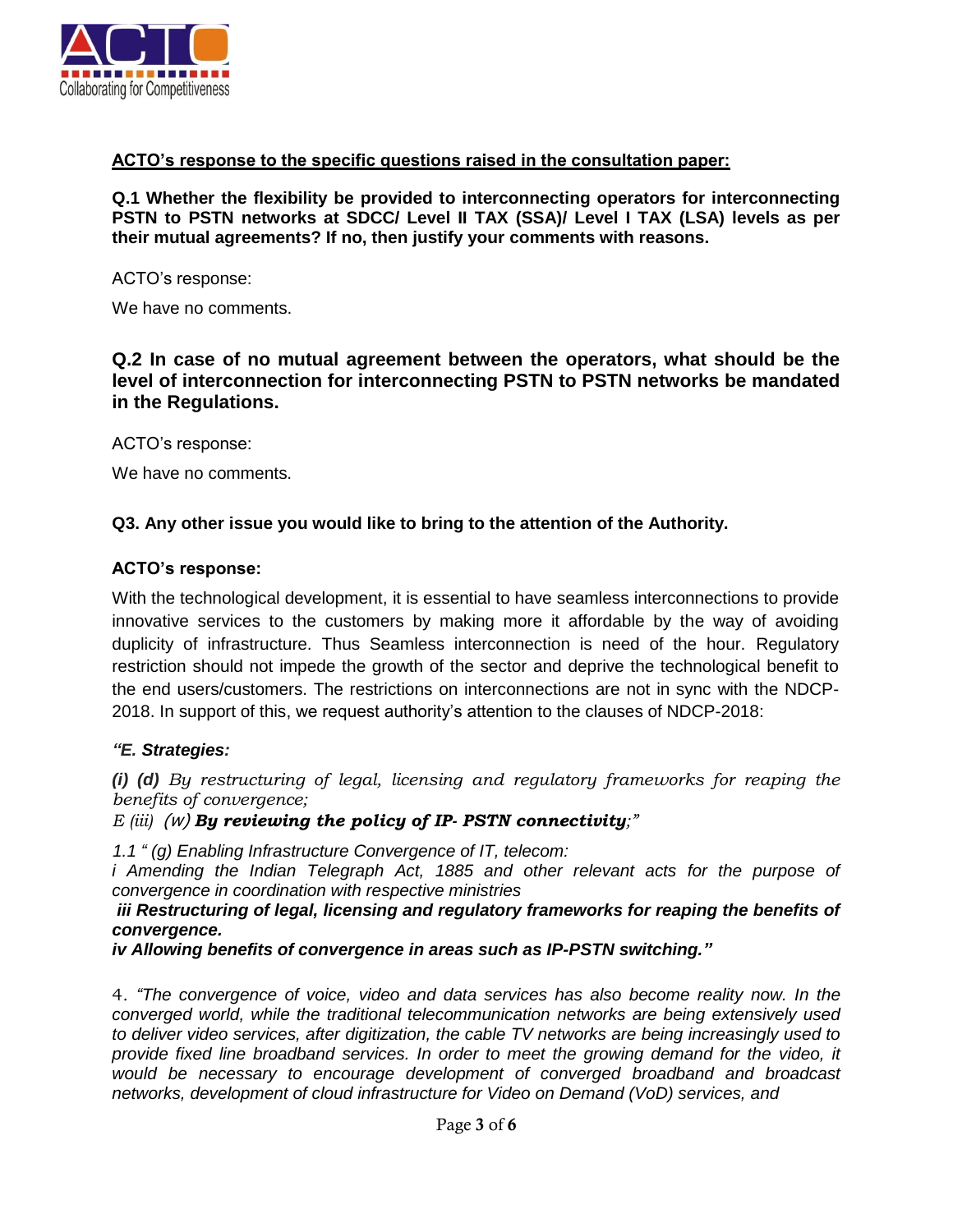

*increase in high-speed broadband subscriptions. While video distribution in broadcast mode can fulfil the need of masses, the video on demand can meet the specific requirements of the consumers. Convergence of the networks can ensure efficient utilization of the available resources. The convergence of information, communication, and broadcasting services is creating vast new capabilities that are benefiting individual, businesses, and society as a whole.*

*5. The digital transformation is emerging as a key driver of sweeping change in the world around us. The telecommunication industry is at the forefront of this transformation. The convergence of the digital and physical products through M2M and IoT services and applications is paving the way for Fourth Industrial Revolution (Industry 4.0). It represents a transition to a new set of systems that bring together digital, biological, and physical technologies in new and powerful combinations. Industry 4.0 is being built around the IoT/M2M infrastructure and services for which the availability of ubiquitous digital communication services; low-cost processing and high-density data storage; and an increasingly connected population of active users of digital technologies are pre-requisite. Therefore, just like physical form of connectivity like Roadways, Railways, Airlines, and Waterways, telecommunication networks i.e. I-ways are also becoming essential infrastructure for economic development in the country."*

#### **Current restriction on PSTN connectivity:**

Current license condition restricts the PSTN interconnection for ILD operators vide license clause no. 2.2(b)

*"2.2 (b) ILD service provider can enter into an arrangement for leased lines with the Access Providers/NLD service provider. Further, ILD Service Providers can access the subscribers directly only for provision of international Leased Circuits/Close User Groups (CUGs). Leased circuit is defined as virtual private network (VPN) using circuit or packet switched (IP Protocol) technology apart from point to point non-switched physical connections/transmission bandwidth. Public network is not to be connected with leased circuits/CUGs."*



The above diagram illustrates the current restriction and what we are looking for in the case of enterprise customers like BPO/KPOs.

The current restriction on ILDOs to PSTN poses a major barrier in achieving interconnection of traffic, services and devices.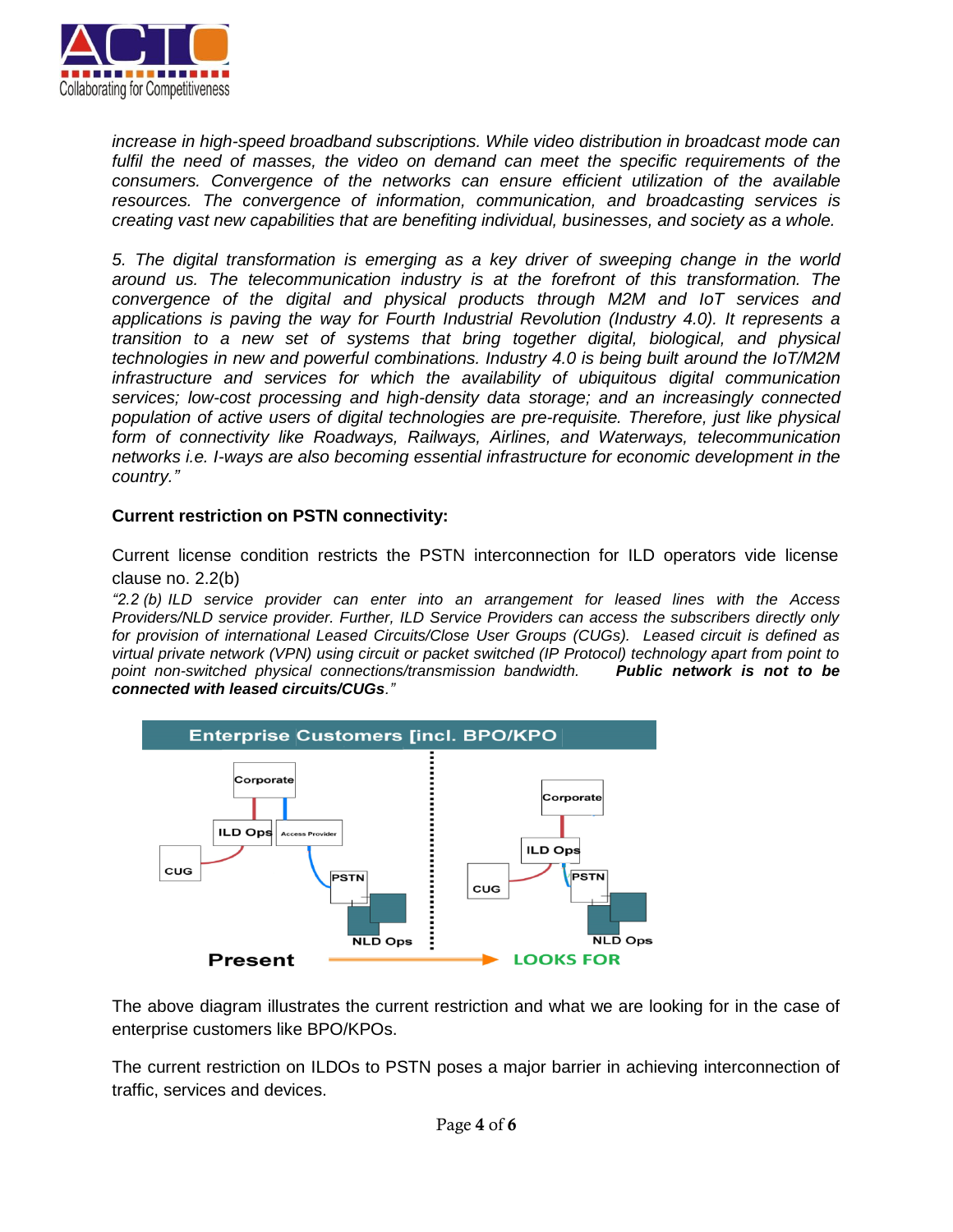

## **Interconnection of IP-IP, IP-PSTN has been allowed in access license**

DoT has allowed Interconnection over IP Networks allowed vide its amendment dated 19<sup>th</sup> April 2016 in UL vide license clause 27.3.

*27.3 Interconnection between the networks of different licensees for carrying circuit switch traffic shall be as per national standards of CCS No. 7 and for carrying IP based traffic as per Telecom Engineering Centre (TEC) standards as amended from time to time by Telecom Engineering Centre (TEC) and also subject to technical feasibility and technical integrity of the Networks and shall be within the overall framework of interconnection regulations/directions/orders issued by TRAI/Licensor from time to time. For inter-networking between circuit switch and IP based network, the Licensee shall install Media Gateway Switch. Further the Licensor may direct the Licensee to adopt any other technical standards issued by TEC on interconnection related issues.* 

With the implementation of the above amendment, now, it is evident that the probable security concerns or technological issues are no longer the reasons to restrict PSTN connectivity for ILDOs. Any security related concerns are same as it is for access service providers and ILDOs. All required security concerns and other requirement for the interconnection like IUC/Numbering etc will be applicable to ILDOs as it is in case of access service providers. Any concern related to by passing of international traffic does not apply as ILDOs are the only operators responsible for carrying the same and all other rules like IUC will also be similarly applicable. Moreover IUC regime in India has gone through drastic change and from 2020 onwards IUC will be nil as recommended by TRAI.

Therefore, we suggest TRAI to recommend DOT to allow the TSPs like ILDOs to have PSTN connectivity by removing the current regulatory restriction as mentioned above, in order to increase the level of competition for the benefit of the growth of BPO/KPO sector in our country.

### **Benefits of CUG-PSTN Interconnection:**

- Reduction of operational costs by enabling the most direct routing possible, avoiding unnecessary costs from transit carriers and hops.
- Increased quality of voice calls and features through minimizing all unnecessary trans coding and unnecessary hops from transit carriers.
- Full end-to-end cross-network interconnect for new IP multimedia services.
- Flexible commercial models, including traditional bilateral settlement, cascade payment and settlement-free (also known as "bill and keep") models.
- Creation, management and negotiation of interconnection agreements, ranging from very simple to extremely complex, among multiple operators.